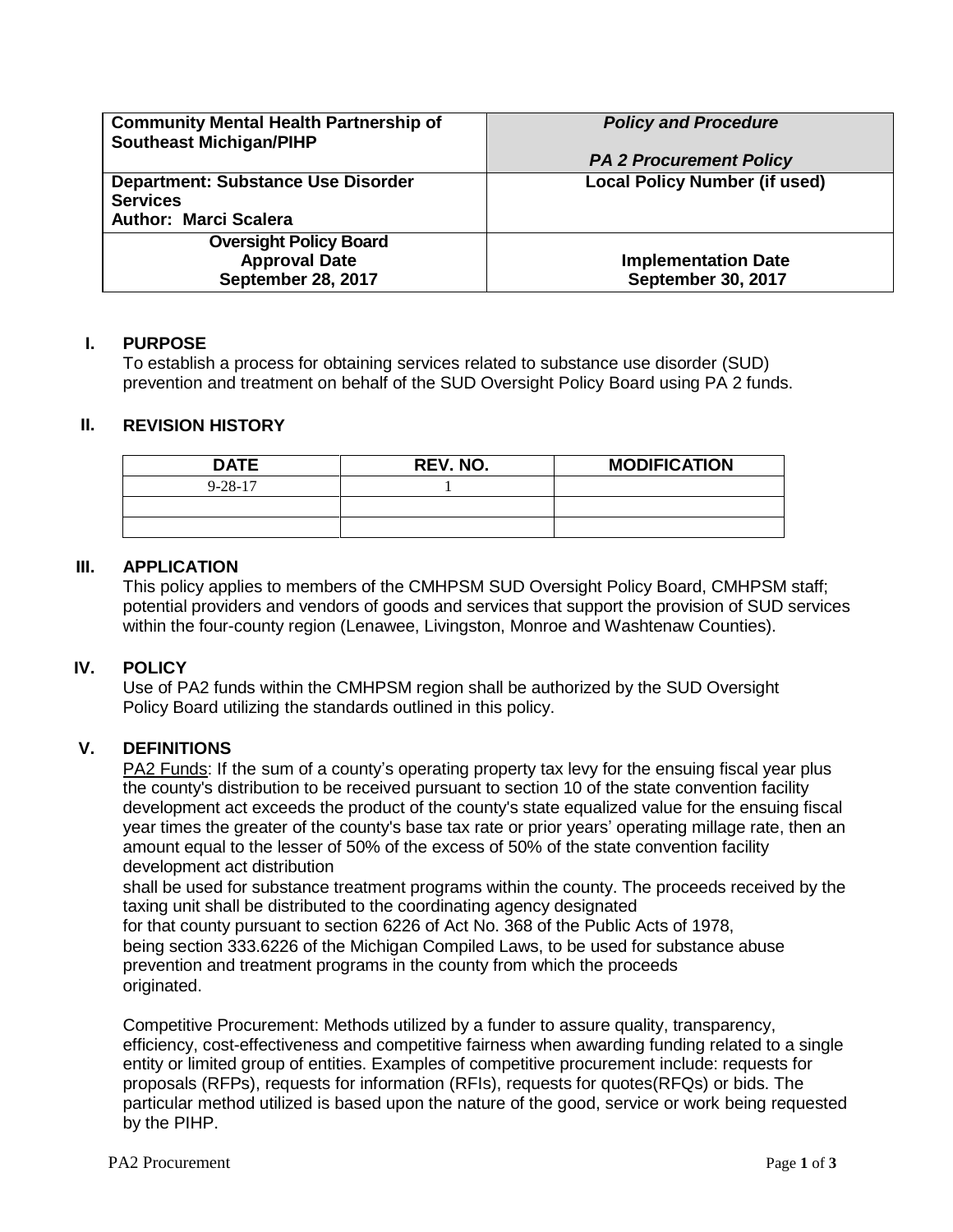Mini-Grants: A specific amount of funds per county set aside annually for small initiatives that arise during the fiscal year in the amount not to exceed \$1000.

# **VI. STANDARDS**

- A. PIHP region wide allocated PA2 funds may be expended locally in one of the partner counties or regionally across the partner counties by the PIHP for the following purposes:
	- 1. Supplemental support for services provided by the SUD Treatment service provider network (ROSC Core Providers, SUD Treatment sub-contractors, other SUD service providers) or evidence based practices provided by the Substance Abuse Prevention provider network.
	- 2. Support for new programming and pilots that are community and recovery focused.
	- 3. Training for local or regional initiatives that include enhancement of skills and knowledge base for staff and/or community.
	- 4. Small, targeted efforts for specific SUD related initiatives or events, such as overdose prevention; local coalition building and activities; recovery events, etc.
	- 5. Other substance use disorder treatment or substance abuse prevention initiatives approved by the SUD Oversight Policy Board.
- B. PA2 funding may be expended by the PIHP to supplement service budgets within the regional SUD Treatment and/or Substance Abuse Prevention provider networks without prior approval from the SUD Oversight Policy Board. Funding shall be identified and an accounting of such expenditures must be reported to the SUD Oversight Policy Board. The CMPSM will set aside a maximum of \$5,000 annually per county for mini-grants.
- C. PA2 funding requests from all entities for new programming, program pilots, local or regional initiatives, or any other SUD treatment or prevention programs shall follow these guidelines:
	- 1. Entities or individuals requesting PA2 funding from the PIHP must utilize the CMHPSM Request for PA2 funding application.
		- a. Requests by entities for PA2 mini-grant funding is defined as less than or equal to \$1,000.00 may be approved by the Chief Executive Officer or the Director of Clinical and SUD Service. Any such funding shall be identified and an accounting of such expenditures must be reported to the SUD Oversight Policy Board.
		- b. Mini-Grants may only be awarded for special activities or initiatives related to substance use disorders education, awareness, community activities and events, etc., and not be used for staffing purposes. The applicant must identify a source of other matching funds or in-kind effort in order to receive the grant. Once an award is made, the applicant will not be eligible to receive other mini-grant funding for any additional project during the fiscal year.
		- c. Requests by entities for PA2 funding of more than \$1,000.01 must be approved by the SUD Oversight Policy Board.
- D. If the PIHP identifies a SUD Treatment or SA Prevention initiative, with funding which will exceed \$10,000.00, a competitive procurement method will be utilized, unless a waiver is granted by the PIHP Chief Executive Officer.
	- 1. The PIHP will issue an RFP, RFI or RFQ to determine the recommended awardee or awardees and/or the relevant funding amount or amounts.
	- 2. A waiver of the competitive procurement method may be granted by the PIHP Chief Executive Officer for one of the following reasons:
		- a. The item or service is available only from a single source